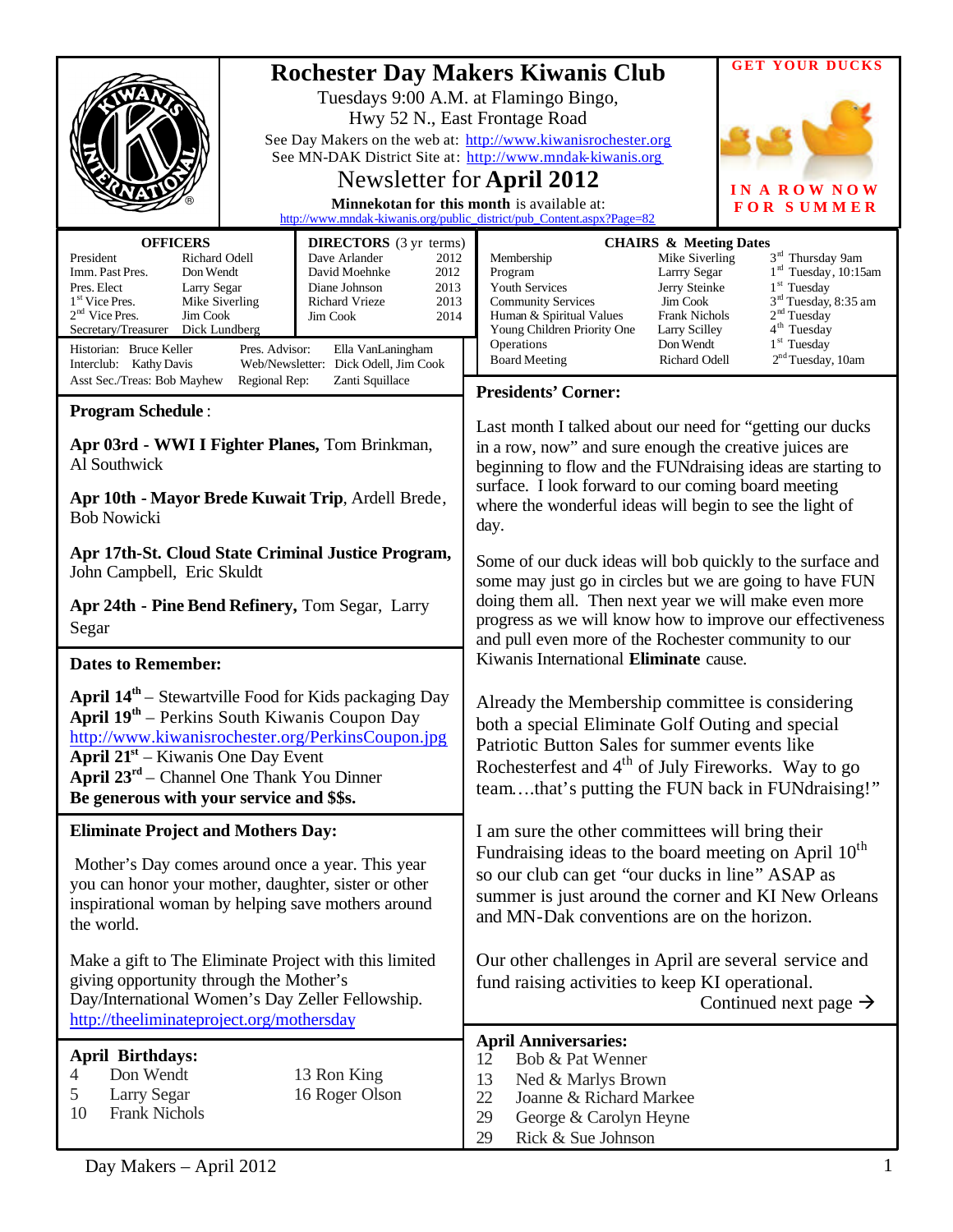### **Secretary/Treasurer's Report – Mar 2012**

| <b>Bank Balance 2/29/12:</b>   | \$12,258.96            |
|--------------------------------|------------------------|
| <b>Administrative Account:</b> | \$9,066.12             |
| Service Account:               | \$1,198.34             |
| Hockey/YCPO:                   | 406.94<br>$\mathbf{s}$ |
| <b>Bike Repair:</b>            | \$191.56               |
| K-Family                       | \$1,396.00             |

**Day Makers on leave:**Marv Anderson, Don Cain, Pat Dunn, Merlyn Jeche, Ron King, Sara King, Gene Kivi, Paul Lamoreux

**February Service Hour Statistics:** 1,679 hours by 49 members, 54% Participation.

### **February Board Meeting Summary:**

Bob Lahtinen is continuing to communicate with the officers of the Kiwanis Hockey Festival and the other Rochester Kiwanis Clubs concerning interested clubs use of the existing 501c3 Charitable Corporation. The corporation has been organized with the Day Makers, Sunrisers, Downtown, and Stewartville participating. The bylaws have been adopted and the organization is almost ready. Our club will sign a document of understanding when the corporation is ready to use.

The clubs sound system issues have been resolved with our existing equipment.

The board decided not to sponsor a hole in the Senior Center Golf Tournament.

The board discussed a request by our District President Elect, Cindy Braseth, to participate in a University of Minnesota research study to identify the value that service clubs bring to the communities they serve. The board decided that our club should participate, with Jack Zierdt heading the effort by our club. Our club, however, will make no financial commitment at this time.

The board reviewed the club officer positions that will need to be filled for the Kiwanis year beginning October 1, 2012. President Dick Odell will appoint a nominating committee.

Continued next column  $\rightarrow$ 

**Kiwanis Mission Statement:**

**Kiwanis is a global organization of volunteers dedicated to changing the world one child and one community at a time.**

### **February Board Meeting:** (Continued)

April  $30<sup>th</sup>$  is the deadline to have our Kiwanis International Convention delegates and alternates identified with the form signed and submitted. Each club is allowed two delegates and two alternates. Diane Johnson and Judy Zierdt have volunteered to be our delegates. At this time we have no alternates.

President Dick Odell challenged each committee to come up with two fundraisers to support the Eliminate project.

Jack Zierdt reported on his effort to get club shirts and caps locally. The board gave him the go ahead with a minimum order. Club members who want them will then purchase them.

David Moehnke is promoting a special name badge to be worn by members when out in the community participating in projects or events.

### **COMMITTEE REPORTS**

**Membership-** Meeting setup and tear down have been refined and it's going well under the new time restrictions. **Program-** Programs are booked through April, and some in May.

**YCPO-** CCR&R Fun Night will be April 24<sup>th</sup>. Rochester Fest Parent/Child Fair will be June  $20^{\text{th}}$ .

Richard Lundberg, Secretary/Treasurer

**Presidents Corner:** (continued from page 1)

We will need to remain focused on Kiwanis One Day Food Pack, Mothers Day Gifting and Skip-A-Meal activities in April.

The latest FUNdraising ideas in the news are at: http://sites.kiwanis.org/Kiwanis/en/theELIMINATEproject/MNT/Updat [es/News.aspx?utm\\_source=Eliminate&utm\\_medium=email&utm\\_term](http://sites.kiwanis.org/Kiwanis/en/theELIMINATEproject/MNT/Updates/News.aspx?utm_source=Eliminate&utm_medium=email&utm_term=february&utm_campaign=english) =february&utm\_campaign=english

So let's get our "*Eliminate Ducks in a Row*" now.



Dick Odell

**Day Maker Status:** Don Wendt Don is making excellent progress in the Tucson Hospital. He is definitely better and looks forward to returning to Rochester soon. Sally is once again her smiling cheerful self. They thank you for your cards. Dick Odell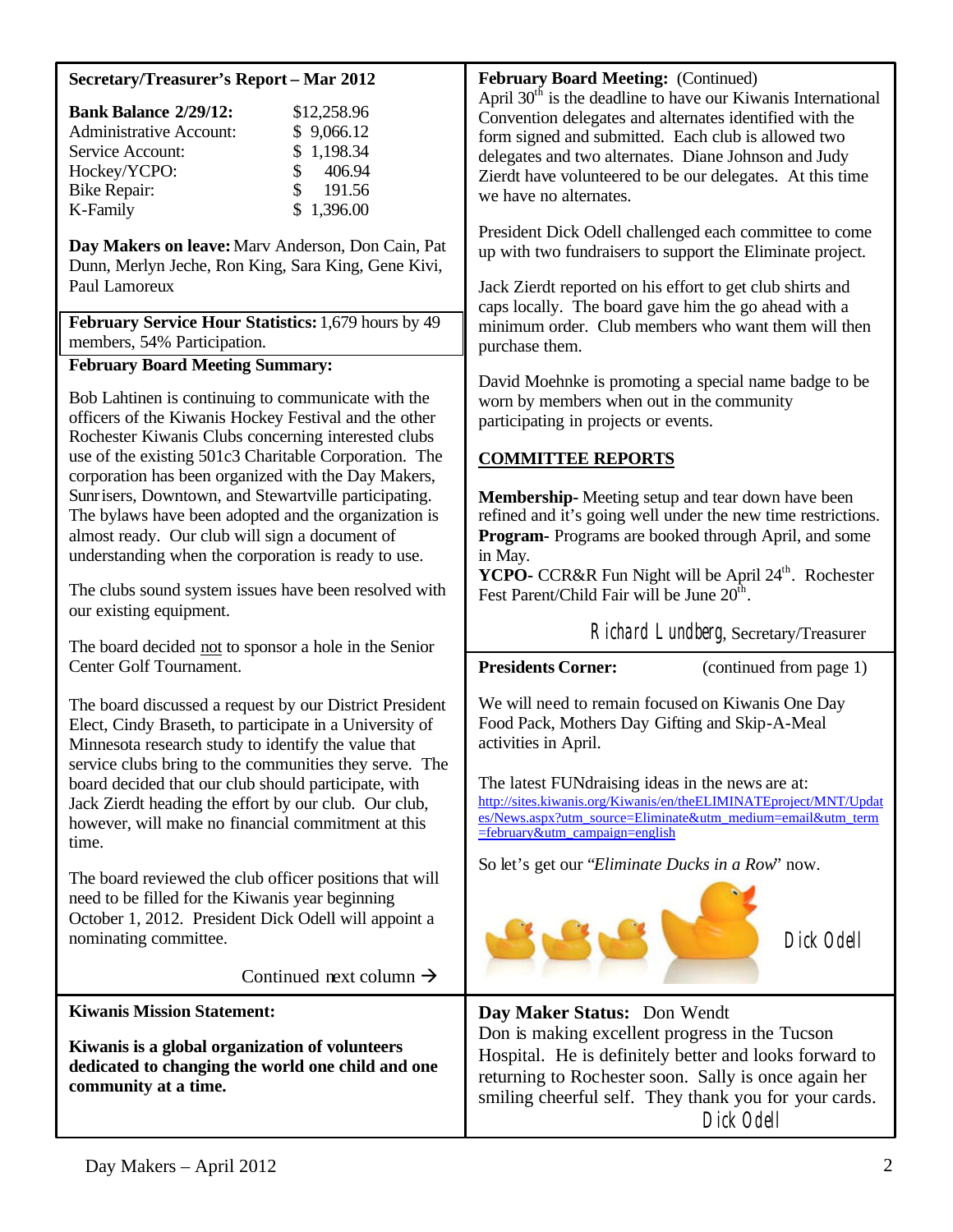### Read more at: http://sites.kiwanis.org/Kiwanis/en/Foundation/Club/Skip-A-

**Only in America ....** do banks leave vault doors open and then chain the pens to the counters.. **Only in America .....** do we leave cars worth thousands of dollars in the driveway and put our

Larry Krob, chairman

[Meal.aspx?utm\\_source=SAM&utm\\_medium=email&utm\\_term=march&utm\\_c](http://sites.kiwanis.org/Kiwanis/en/Foundation/Club/Skip-A-Meal.aspx?utm_source=SAM&utm_medium=email&utm_term=march&utm_campaign=EmailAppeal) ampaign=EmailAppeal

## **Skip-A-Meal:**

**Web Humor:**

**Web Humor:** Why is it?

**Daffodil Days:**

booth.

Why is 'abbreviated' such a long word?

with the excellent location for our booth.

Why is the man who invests all your money called a broker? Why are they called apartments when they are all stuck together? If con is the opposite of pro, is Congress the opposite of progress?

Spring was in the air for the American Cancer Society Daffodil Days fund raiser held March 13th through March 17th. This year the Kiwanis Day Makers volunteered over 90 hours to staff the Daffodil Days booth at HyVee North.

Thanks to the HyVee customers generosity, we more than doubled the donations compared from last year! Also a special thanks to HyVee management for providing us

Each April, Kiwanis-family members serve children through the Skip-A-Meal program. Kiwanians and friends pass up a meal during a club meeting or event, or at work. Then they give the cost equivalent of that meal to Kiwanis International Foundation-which uses that fund to extend your Kiwanis impact to children near and far.

# ffodi

### **Channel One Thank You:**

Please see the attached invite to Channel One's Volunteer Recognition Banquet for the Kiwanis Day Makers . Thank you!

### Maggie Parham

Development Associate and Volunteer Recruiter Channel One Food Bank and Food Shelf *A member of Feeding America* (507) 424-1705 Email: maggieparham@channel-one.org